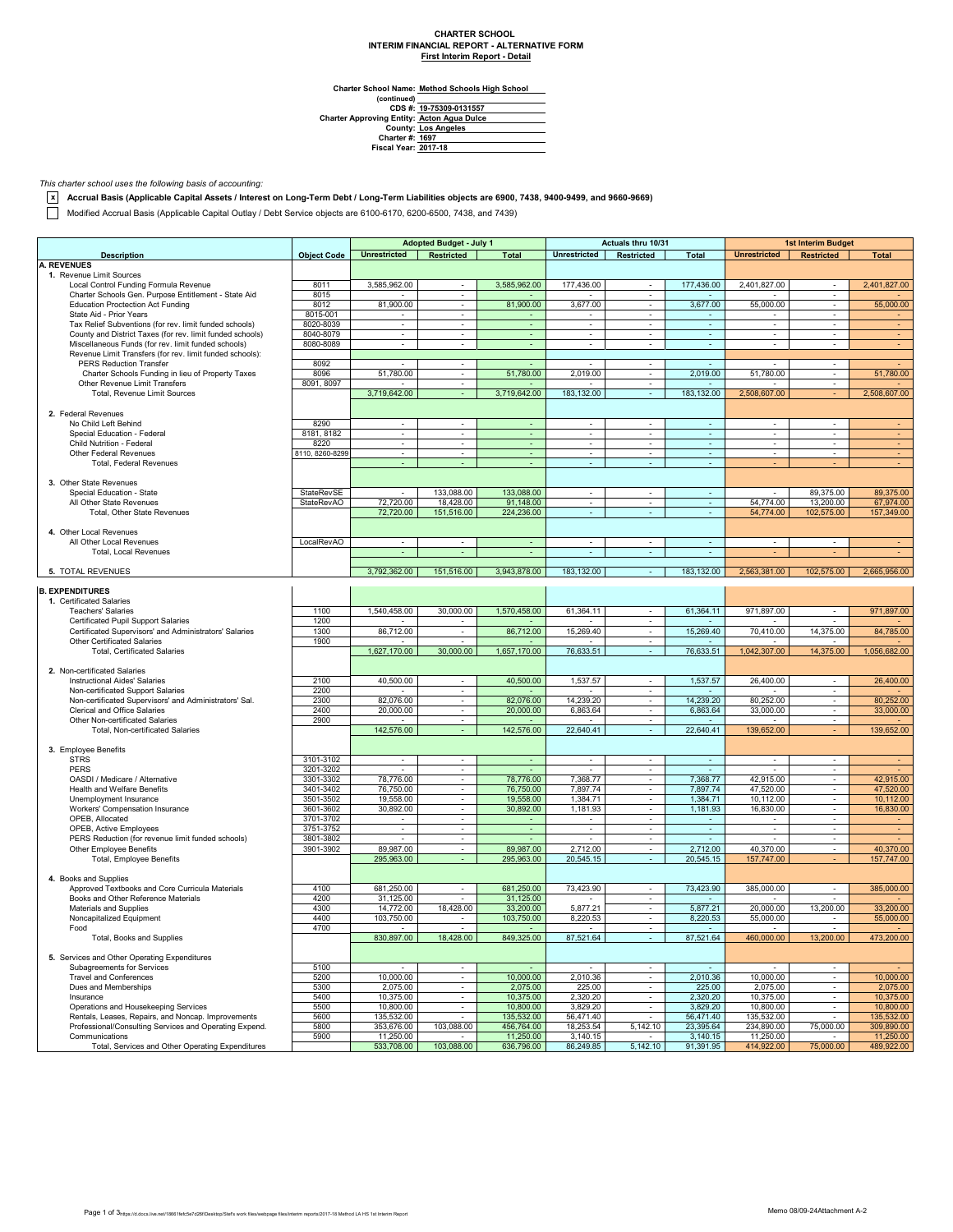# **CHARTER SCHOOL INTERIM FINANCIAL REPORT - ALTERNATIVE FORM First Interim Report - Detail**

**Charter School Name: Method Schools High School**

| (continued)                                       |                            |
|---------------------------------------------------|----------------------------|
|                                                   | CDS #: 19-75309-0131557    |
| <b>Charter Approving Entity: Acton Agua Dulce</b> |                            |
|                                                   | <b>County: Los Angeles</b> |
| <b>Charter #: 1697</b>                            |                            |
| <b>Fiscal Year: 2017-18</b>                       |                            |
|                                                   |                            |

### *This charter school uses the following basis of accounting:*

**x Accrual Basis (Applicable Capital Assets / Interest on Long-Term Debt / Long-Term Liabilities objects are 6900, 7438, 9400-9499, and 9660-9669)**

Modified Accrual Basis (Applicable Capital Outlay / Debt Service objects are 6100-6170, 6200-6500, 7438, and 7439)

|                                                                     |                    |                             | <b>Adopted Budget - July 1</b> |                | Actuals thru 10/31       |                   |                | <b>1st Interim Budget</b> |                          |              |
|---------------------------------------------------------------------|--------------------|-----------------------------|--------------------------------|----------------|--------------------------|-------------------|----------------|---------------------------|--------------------------|--------------|
| <b>Description</b>                                                  | <b>Object Code</b> | <b>Unrestricted</b>         | <b>Restricted</b>              | <b>Total</b>   | <b>Unrestricted</b>      | <b>Restricted</b> | <b>Total</b>   | <b>Unrestricted</b>       | <b>Restricted</b>        | <b>Total</b> |
| 6. Capital Outlay (Objects 6100-6170, 6200-6500 for modified accrua |                    |                             |                                |                |                          |                   |                |                           |                          |              |
| Land and Land Improvements                                          | 6100-6170          | $\sim$                      | $\sim$                         | $\sim$         | $\sim$                   | $\sim$            | $\sim$         | $\sim$                    | $\sim$                   | $\sim$       |
| Buildings and Improvements of Buildings                             | 6200               | $\omega$                    | $\mathbf{r}$                   | ä,             | $\sim$                   | $\sim$            | $\Delta$       | $\overline{\phantom{a}}$  | $\overline{\phantom{a}}$ | $\omega$     |
| Books and Media for New School Libraries or Major                   |                    |                             |                                |                |                          |                   |                |                           |                          |              |
| Expansion of School Libraries                                       | 6300               | $\mathcal{L}_{\mathcal{L}}$ | $\sim$                         | $\omega$       | $\sim$                   | $\sim$            | $\sim$         | $\sim$                    | $\overline{a}$           | $\sim$       |
| Equipment                                                           | 6400               | $\blacksquare$              | $\sim$                         | $\blacksquare$ | $\blacksquare$           | $\sim$            | $\blacksquare$ | $\blacksquare$            |                          | $\sim$       |
| <b>Equipment Replacement</b>                                        | 6500               | $\sim$                      | $\sim$                         | $\sim$         | $\sim$                   | $\sim$            | $\sim$         | $\sim$                    | $\sim$                   | $\sim$       |
| Depreciation Expense (for full accrual only)                        | 6900               | $\sim$                      | $\sim$                         | $\blacksquare$ | $\sim$                   | $\sim$            | $\sim$         | $\sim$                    | $\sim$                   | $\sim$       |
| Total, Capital Outlay                                               |                    | ÷.                          | ÷                              | ÷.             | $\overline{\phantom{a}}$ | $\sim$            | $\omega$       | ÷.                        |                          | ÷.           |
|                                                                     |                    |                             |                                |                |                          |                   |                |                           |                          |              |
| 7. Other Outgo                                                      |                    |                             |                                |                |                          |                   |                |                           |                          |              |
| Tuition to Other Schools                                            | 7110-7143          | $\blacksquare$              | $\blacksquare$                 | $\blacksquare$ | $\sim$                   | $\sim$            | $\blacksquare$ | $\sim$                    | $\blacksquare$           | $\sim$       |
| Transfers of Pass-through Revenues to Other LEAs                    | 7211-7213          | $\sim$                      | $\sim$                         | $\sim$         | $\sim$                   | $\sim$            | $\sim$         | $\sim$                    | $\sim$                   | $\sim$       |
| Transfers of Apportionments to Other LEAs - Spec. Ed.               | 7221-7223SE        | $\equiv$                    | $\sim$                         | $\sim$         | $\sim$                   | $\sim$            | $\sim$         | $\sim$                    | $\sim$                   | $\sim$       |
| Transfers of Apportionments to Other LEAs - All Other               | 7221-7223AO        | ÷.                          | $\blacksquare$                 | ä,             | $\sim$                   | $\blacksquare$    | $\mathbb{Z}^2$ | $\blacksquare$            | $\overline{\phantom{a}}$ | $\omega$     |
| All Other Transfers                                                 | 7281-7299          | $\sim$                      | $\sim$                         | $\sim$         | $\sim$                   | $\sim$            | $\sim$         | $\sim$                    | $\sim$                   | $\sim$       |
| <b>Indirect Costs</b>                                               | 7350               | $\mathbf{r}$                | $\sim$                         | ÷.             | $\mathbf{r}$             | $\sim$            | $\sim$         | $\sim$                    | $\sim$                   | $\sim$       |
| Debt Service:                                                       |                    |                             |                                |                |                          |                   |                |                           |                          |              |
| Interest                                                            | 7438               | 548.00                      | $\sim$                         | 548.00         | 256.00                   | $\sim$            | 256.00         | 550.00                    | $\sim$                   | 550.00       |
| Principal                                                           | 7439               | $\sim$                      | $\sim$                         | $\sim$         | $\sim$                   | $\sim$            | $\sim$         | $\overline{\phantom{a}}$  | $\sim$                   | $\sim$       |
| Total, Other Outgo                                                  |                    | 548.00                      | $\blacksquare$                 | 548.00         | 256.00                   | $\sim$            | 256.00         | 550.00                    |                          | 550.00       |
|                                                                     |                    |                             |                                |                |                          |                   |                |                           |                          |              |
| 8. TOTAL EXPENDITURES                                               |                    | 3,430,862.00                | 151,516.00                     | 3,582,378.00   | 293,846.56               | 5.142.10          | 298.988.66     | 2,215,178.00              | 102,575.00               | 2,317,753.00 |
|                                                                     |                    |                             |                                |                |                          |                   |                |                           |                          |              |
| C. EXCESS (DEFICIENCY) OF REVENUES OVER EXPEND.                     |                    |                             |                                |                |                          |                   |                |                           |                          |              |
| BEFORE OTHER FINANCING SOURCES AND USES (A5-B8)                     |                    | 361.500.00                  |                                | 361,500.00     | (110, 714.56)            | (5, 142.10)       | (115, 856.66)  | 348,203.00                |                          | 348,203.00   |
|                                                                     |                    |                             |                                |                |                          |                   |                |                           |                          |              |
| <b>D. OTHER FINANCING SOURCES / USES</b>                            |                    |                             |                                |                |                          |                   |                |                           |                          |              |
| 1. Other Sources                                                    | 8930-8979          | $\sim$                      | $\sim$                         | $\sim$         | $\sim$                   | $\sim$            | $\sim$         | $\sim$                    | $\sim$                   | $\sim$       |
| 2. Less: Other Uses                                                 | 7630-7699          | $\omega$                    | $\sim$                         | ä,             | $\sim$                   | $\sim$            | $\omega$       | $\overline{\phantom{a}}$  | ٠                        | $\omega$     |
| 3. Contributions Between Unrestricted and Restricted Accounts       |                    |                             |                                |                |                          |                   |                |                           |                          |              |
| (must net to zero)                                                  | 8980-8999          | $\sim$                      | $\sim$                         | $\blacksquare$ | $\sim$                   | $\sim$            | $\sim$         | $\sim$                    | $\sim$                   | $\sim$       |
|                                                                     |                    |                             |                                |                |                          |                   |                |                           |                          |              |
| 4. TOTAL OTHER FINANCING SOURCES / USES                             |                    | ÷.                          | $\sim$                         | $\sim$         | $\sim$                   | $\sim$            | $\sim$         | ÷                         | $\sim$                   | $\sim$       |
|                                                                     |                    |                             |                                |                |                          |                   |                |                           |                          |              |
| E. NET INCREASE (DECREASE) IN FUND BALANCE (C + D4)                 |                    | 361,500.00                  |                                | 361,500.00     | (110, 714.56)            | (5, 142.10)       | (115, 856.66)  | 348,203.00                |                          | 348,203.00   |
|                                                                     |                    |                             |                                |                |                          |                   |                |                           |                          |              |
| <b>F. FUND BALANCE, RESERVES</b>                                    |                    |                             |                                |                |                          |                   |                |                           |                          |              |
| 1. Beginning Fund Balance                                           |                    |                             |                                |                |                          |                   |                |                           |                          |              |
| a. As of July 1                                                     | 9791               | 5,154.13                    | $\sim$                         | 5,154.13       | (94, 556.92)             | 75,000.00         | (19, 556.92)   | (94, 556.92)              | 75,000.00                | (19, 556.92) |
| b. Adjustments to Beginning Balance                                 | 9793, 9795         |                             | $\blacksquare$                 |                |                          |                   |                |                           |                          |              |
| c. Adjusted Beginning Balance                                       |                    | 5,154.13                    | $\sim$                         | 5,154.13       | (94, 556.92)             | 75,000.00         | (19, 556.92)   | (94, 556.92)              | 75,000.00                | (19, 556.92) |
| 2. Ending Fund Balance, June 30 (E + F.1.c.)                        |                    | 366,654.13                  | $\sim$                         | 366,654.13     | (205, 271.48)            | 69.857.90         | (135, 413.58)  | 253,646.08                | 75,000.00                | 328,646.08   |
|                                                                     |                    |                             |                                |                |                          |                   |                |                           |                          |              |
| Components of Ending Fund Balance (Optional):                       |                    |                             |                                |                |                          |                   |                |                           |                          |              |
| Reserve for Revolving Cash (equals object 9130)                     | 9711               | $\sim$                      | $\sim$                         | $\sim$         | $\sim$                   | $\sim$            | $\sim$         | $\sim$                    | $\sim$                   | $\sim$       |
| Reserve for Stores (equals object 9320)                             | 9712               | $\mathbf{r}$                | $\mathbf{r}$                   | ä,             | $\mathbf{r}$             | $\sim$            | $\omega$       | $\sim$                    | ÷                        | $\omega$     |
| Reserve for Prepaid Expenditures (equals object 9330)               | 9713               | $\omega$                    | $\mathbf{r}$                   | ÷.             | $\sim$                   | $\sim$            | $\sim$         | $\sim$                    | $\overline{\phantom{a}}$ | $\sim$       |
| Reserve for All Others                                              | 9719               | $\equiv$                    | $\sim$                         | $\sim$         | $\sim$                   | $\sim$            | $\sim$         | $\sim$                    | $\sim$                   | $\sim$       |
| General Reserve                                                     | 9730               | $\equiv$                    | $\blacksquare$                 | $\omega$       | $\blacksquare$           | $\sim$            | $\omega$       | $\blacksquare$            | $\overline{\phantom{a}}$ | $\sim$       |
| <b>Legally Restricted Balance</b>                                   | 9740               | $\sim$                      | $\mathbf{r}$                   | $\omega$       | $\sim$                   | $\sim$            | $\sim$         | $\sim$                    | ÷                        | $\sim$       |
| Designated for Economic Uncertainties                               | 9770               | $\omega$                    | $\sim$                         | ÷.             | $\sim$                   | $\sim$            | $\omega$ .     | $\overline{a}$            | $\sim$                   | $\omega$     |
| <b>Other Designations</b>                                           | 9775, 9780         | 171,543.10                  | $\mathbf{r}$                   | 171,543.10     | 8.815.40                 |                   | 8,815.40       | 66,455.34                 |                          | 66,455.34    |
| Undesignated / Unappropriated Amount                                | 9790               | 195.111.03                  | $\sim$                         | 195.111.03     | (214, 086.88)            | 69.857.90         | (144.228.98)   | 187.190.74                | 75,000.00                | 262,190.74   |